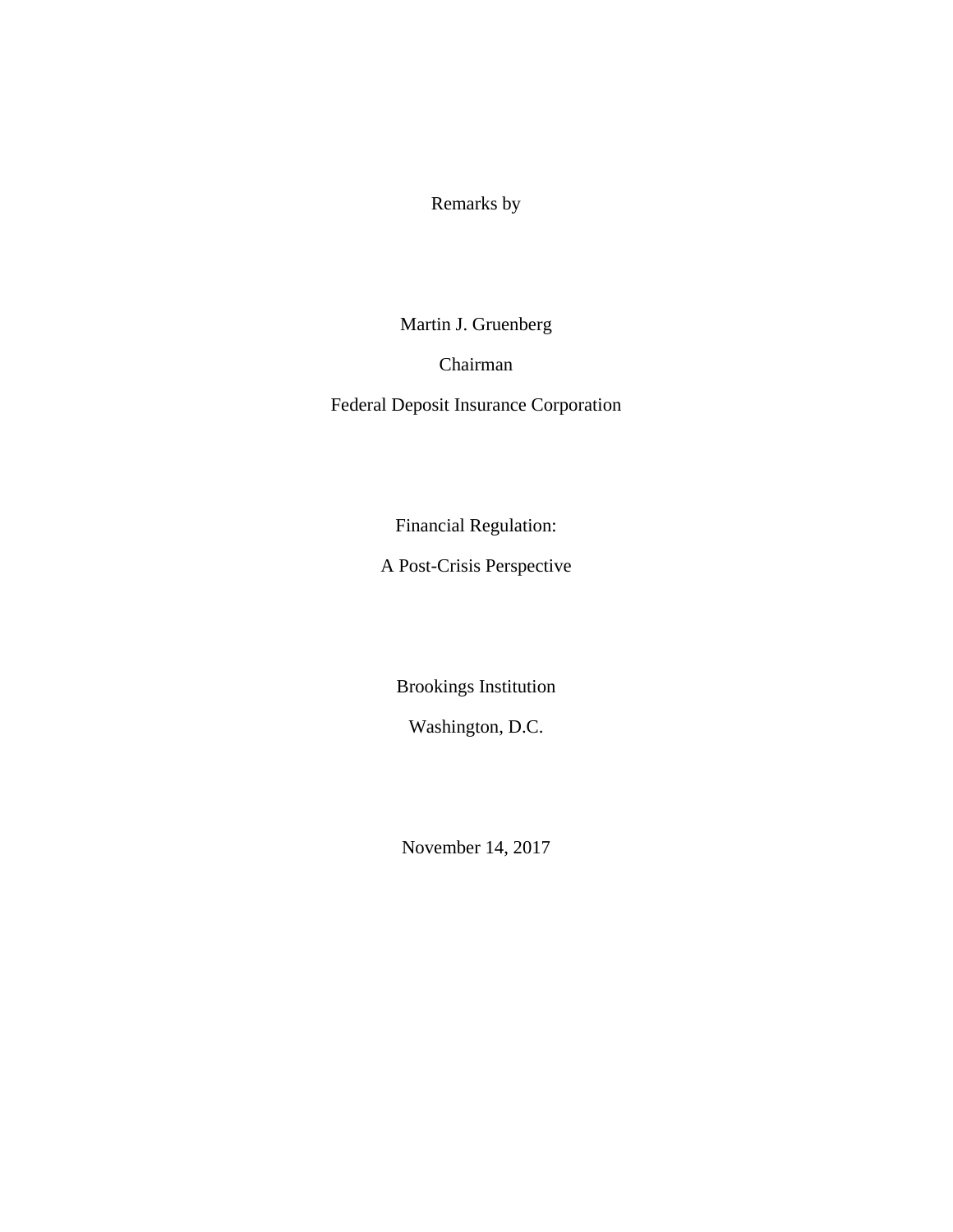### **Introduction**

I'd like to begin by thanking the Brookings Center on Regulation and Markets, and Aaron Klein, for the invitation to speak here today.

I joined the FDIC Board as Vice Chairman in August 2005, and was confirmed as Chairman in November 2012. As a result, I've had the opportunity to serve at the FDIC prior to the recent financial crisis, during the crisis, and during this post-crisis period. I thus have some perspective to offer on this extraordinary period of U.S. financial history and that is my purpose here today.

Much has changed in banking and bank regulation since I started at the FDIC. Yet, I confess to having a certain sense of déjà vu. Banking conditions today are strong and the possibility of a serious downturn anytime soon is generally viewed as remote. That was certainly true during the pre-crisis years as well. If I have one key point to make today, it is that we should guard against the temptation to become complacent about the risks facing the financial system. That, to me, is the key lesson we should learn from the crisis. In my remarks I will outline the experience of the crisis and the post-crisis reforms, and draw on that experience in regard to the situation today and going forward.

# **Costs of the Crisis**

When I joined the FDIC Board in 2005, banks were benefitting from a decade of benign economic conditions, interrupted only by a relatively mild recession in the early 2000s. The FDIC was in the midst of a 2  $\frac{1}{2}$  year period without a bank failure, the longest such period in its history. The number of problem banks was approaching historic lows. Strong loan growth helped insured banks set six consecutive annual earnings records from 2001 through 2006. Banking conditions seemed so favorable that friends asked me at the time if I really wanted to become a member of the FDIC Board—after all, nothing was happening in the banking industry and I might be bored.

In retrospect, it is now clear that we—both the public and private sectors—greatly underestimated the risks we were facing. The economic boom that occurred during the first half of the decade of the 2000s masked a significant buildup of risk in the banking industry. The banking agencies did not appreciate the full extent of these risks, and the bank regulatory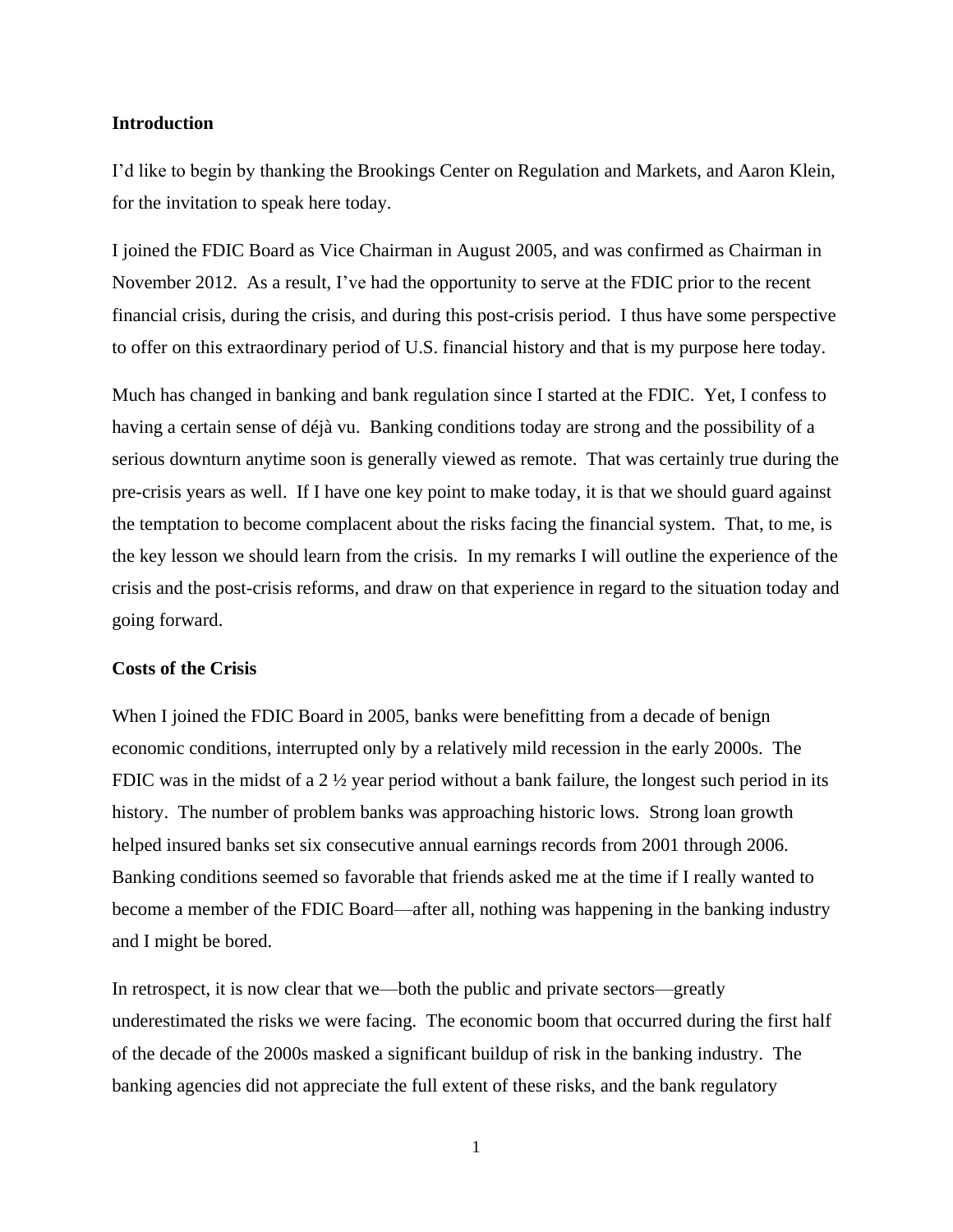framework did not provide adequate safeguards for financial stability. The activities of financial institutions operating under the pre-crisis rules fueled the housing bubble and contributed to the collapse of the financial system. Examples include the excessive use of financial leverage and inadequate liquidity at a number of large financial institutions, the securitization of large volumes of poorly underwritten mortgages, and the growth of a large and opaque network of credit derivatives backing those securitizations. The confluence of these factors led to the need for taxpayer bailouts on an unprecedented scale.

Our country paid a high price for not recognizing the magnitude of the risks we were facing in the pre-crisis years, and for the weaknesses in the bank regulatory framework. The effects of the financial crisis and accompanying recession on the U.S. economy were profound and nearly catastrophic. Nearly 9 million people lost their jobs, more than 12 million home owners faced foreclosure, and millions of other households remained underwater on their mortgages for many years. Most estimates put the loss of U.S. GDP from the crisis at between \$10 trillion and \$15 trillion. Without massive assistance from the Federal Reserve, Treasury, and FDIC, things could have been much worse.

## **Post-Crisis Reforms**

In the aftermath of the crisis, the banking agencies implemented a number of prudential reforms to address weaknesses in the regulatory framework. Many—but not all—of the reforms were directed primarily at large institutions. The core reforms address risk-based and leverage capital, liquidity, proprietary trading, margin for non-cleared swaps, and tools to enable the orderly resolution of systemically important financial institutions (SIFIs) to prevent taxpayer bailouts. I would like to touch briefly on each of these reforms.

Capital absorbs losses and reassures counterparties about a bank's viability. It supports a bank's ability to lend and grow prudently, and helps address moral hazard problems by ensuring banks have meaningful equity stakes at risk. The banking agencies strengthened the quality of regulatory capital and the level of risk-based capital requirements. The agencies also required large or internationally active banks to meet an enhanced supplementary leverage capital requirement that accounts for certain off-balance-sheet assets. The strengthened risk-based and enhanced leverage requirements complement each other. Risk-based capital is risk sensitive, but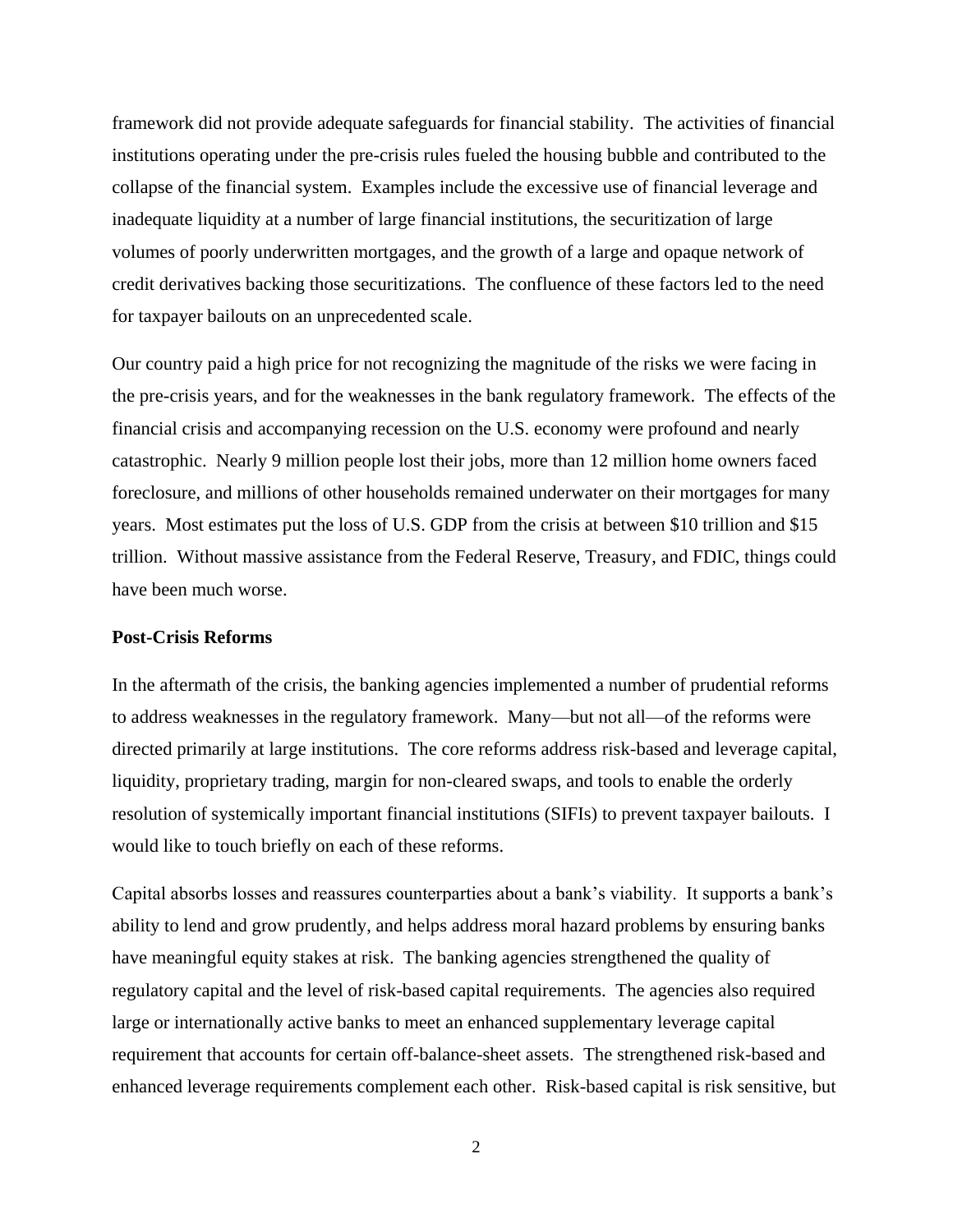is also complex and is premised on the idea that the risks facing banks can be reliably measured; leverage capital is not risk sensitive, but is simple and provides assured loss-absorbing capability.

The crisis was also a reminder of the dangers to banks of operating with insufficient holdings of liquid assets, and of excessive reliance on short-term and potentially volatile funds to finance lending and investment activities. There were no regulatory liquidity requirements in effect for large banking organizations before the crisis. The agencies addressed this by finalizing the Liquidity Coverage Ratio rule, or LCR, to require sufficient liquid asset holdings to meet a shortterm period of liquidity stress. The agencies have also proposed the Net Stable Funding Ratio rule, or NSFR, to constrain the extent of longer-term funding imbalances between assets and liabilities.

The Volcker Rule addresses certain types of speculative trading and investment activities and reduces the likelihood that federal deposit insurance will subsidize them. As an example, some collateralized debt obligations (CDOs) that were an accelerant to the crisis, such as CDOs backed by derivatives or by other securitizations, would have met the Volcker Rule's current definition of "covered fund." Had it been in place then, the Volcker Rule would have constrained the proliferation of such instruments.

The margin rule is another core reform. The build-up of large, uncollateralized swaps positions between and among large financial institutions before the crisis made the financial system more fragile and interconnected, and contributed to the rapid unraveling of the system that occurred in 2008. The margin rule, which requires the prudent posting of collateral to backstop non-cleared swaps positions, reduces the systemic risks associated with large derivatives exposures.

#### **Systemic Resolution Authority**

Another key post-crisis reform is the development of a framework to address the potential failure of a systemically important financial institution.

Broadly speaking, prior to the recent financial crisis, we in the United States—and, fair to say, other major jurisdictions around the world—had not envisioned that globally active, systemically important financial institutions could fail. These institutions, although large and complex, were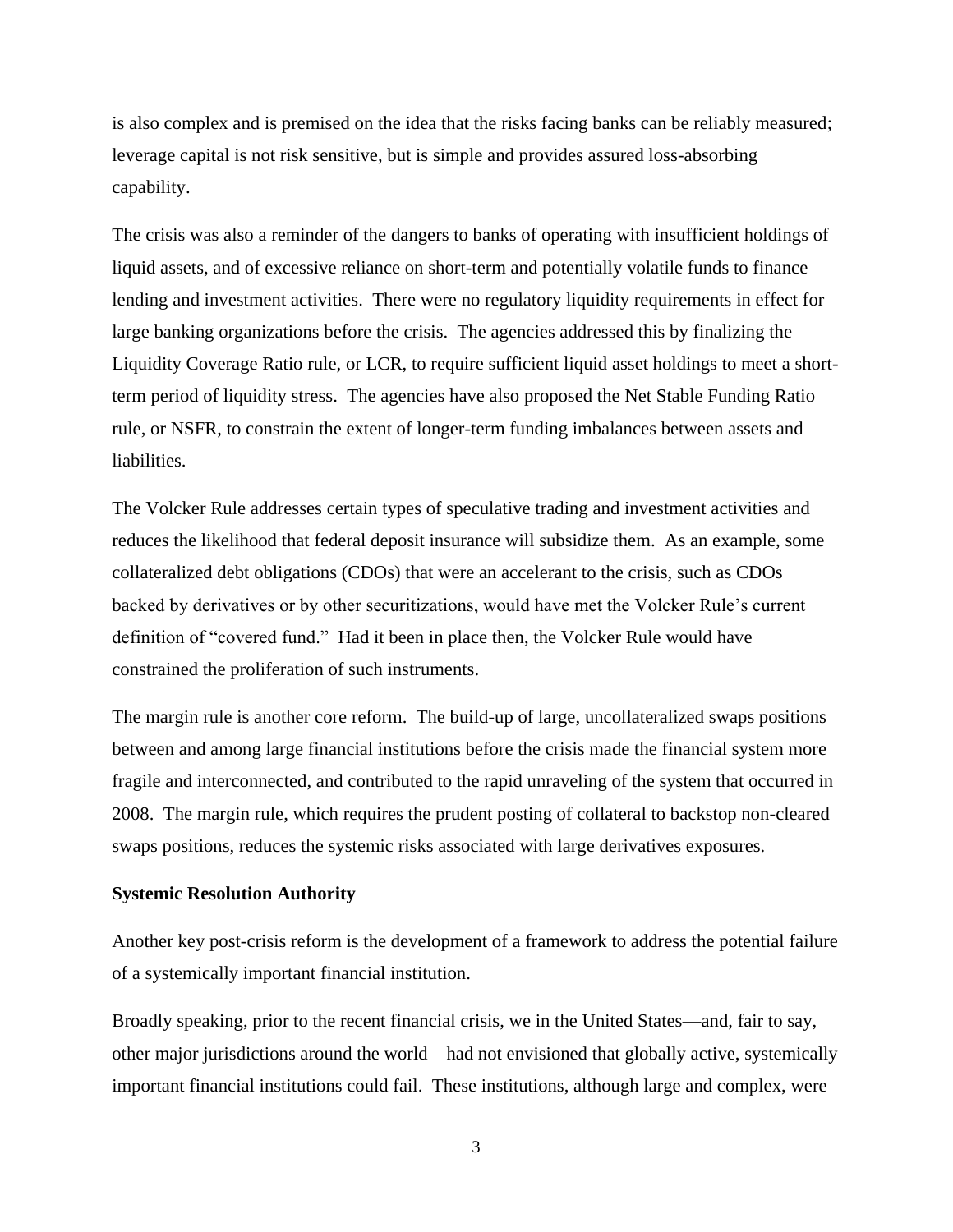considered well-diversified with operations spanning global markets and different business lines, putting them, it was thought, at a low risk of failure. It was assumed that these institutions had ready sources of liquidity and, should problems arise, that they would be able to raise large amounts of equity or debt.

Looking back, it is clear that we were unprepared for the challenges we faced. Lacking the necessary authorities to manage the orderly failure of a SIFI, U.S. policymakers were forced to choose between two bad options: taxpayer bailouts or financial collapse.

Since the crisis, addressing this challenge became a top priority in jurisdictions around the world. It became clear that the financial regulatory structure needed to be strengthened for resolution with defined authorities, designated agencies, and demonstrable operational capabilities and resources.

The Dodd-Frank Act included provisions that addressed these critical gaps in authority in the United States and established a framework designed to ensure that policymakers and taxpayers would not be put in the same position as in the fall of 2008.

Bankruptcy is the statutory first option under that framework. In order to improve SIFI resolution in bankruptcy, the act requires that the largest bank holding companies and designated non-bank financial companies prepare resolution plans, also referred to as "living wills." These plans must demonstrate that the firm could be resolved under bankruptcy without severe adverse consequences for the financial system or the U.S. economy. Living wills have proven enormously helpful to firms and regulators, and they have facilitated significant structural and operational improvements within firms to improve their resolvability.

As an additional and important safeguard, the Dodd-Frank Act created the Orderly Liquidation Authority for circumstances when an orderly failure in bankruptcy might not be possible. This authority allows the FDIC to manage the orderly failure of a firm when failure in bankruptcy might threaten financial stability.

Coupled with the Federal Reserve's Total Loss-Absorbing Capacity—or TLAC—rule, which requires a minimum amount of long-term unsecured debt that can be converted to equity in resolution, these authorities work together to increase the likelihood that financial markets and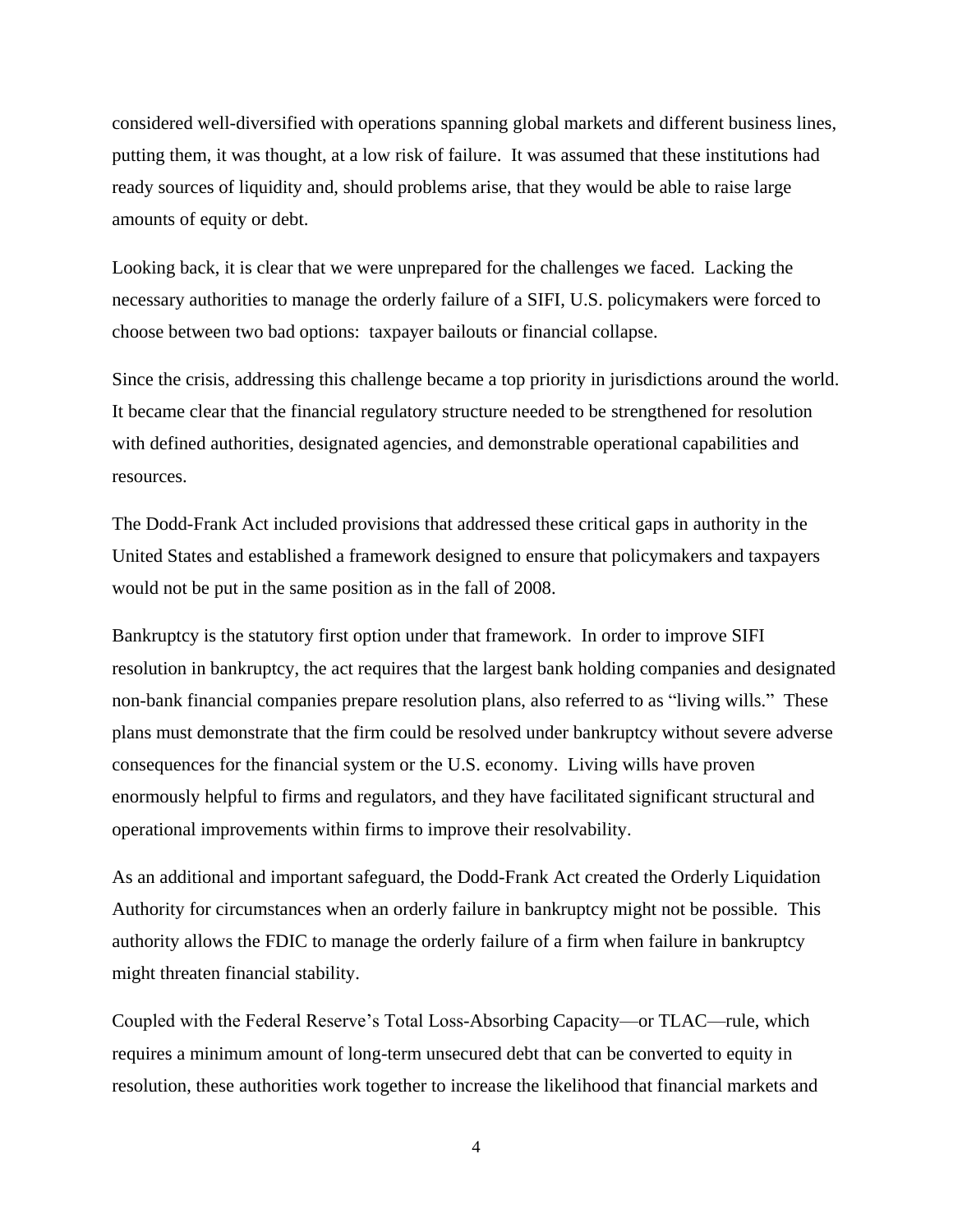the broader economy can weather the failure of a systemically important financial institution; that shareholders, creditors, and culpable management of the institution will be held accountable without cost to taxpayers; and that such an institution can be wound down and liquidated in an orderly way. The fact that the credit rating agencies have lowered the credit ratings of the eight U.S. globally systemic banking organizations (G-SIBs) because of a reduced expectation of taxpayer support in the event of failure is a sign of progress.

Improved resolution mechanisms for the largest financial institutions have not been limited to the United States. Other leading jurisdictions around the world also have enacted expanded authorities for the resolution of their large, complex financial institutions, and we have worked together to foster the cross-border coordination crucial to effective implementation of these tools.

Until we actually execute a resolution using these authorities we should be cautious about bold statements. However, we have a domestic and international framework in place today that would have been extremely helpful in 2008, and that should promote a better outcome in the future.

#### **Post-Crisis Performance**

These core reforms have been strongly in the public interest. Large banking organizations now operate with roughly twice the capital and more than twice the liquidity relative to their size than they did entering the crisis. Simply put, they can now absorb more losses and are less likely to fail. Beyond that, having more capital helps banks mitigate the contraction in lending that typically occurs during a downturn.

I also would emphasize that the core reforms have promoted a strong banking industry that can support economic activity. By any traditional measure, the performance of the U.S. banking industry and its support to economic growth has been strong in this post-crisis period. Let me touch on a few of these measures.

Earnings growth for insured banks as a group has been strong, with annual increases in net income averaging 7.8 percent per year during the five years ending in 2016. FDIC-insured institutions reported a record \$171.3 billion in net income for 2016, a 44 percent increase from the 2011 level. Through the second quarter of 2017, the earnings picture for insured banks continued to improve. Second quarter net income for insured banks as a group was up 10.7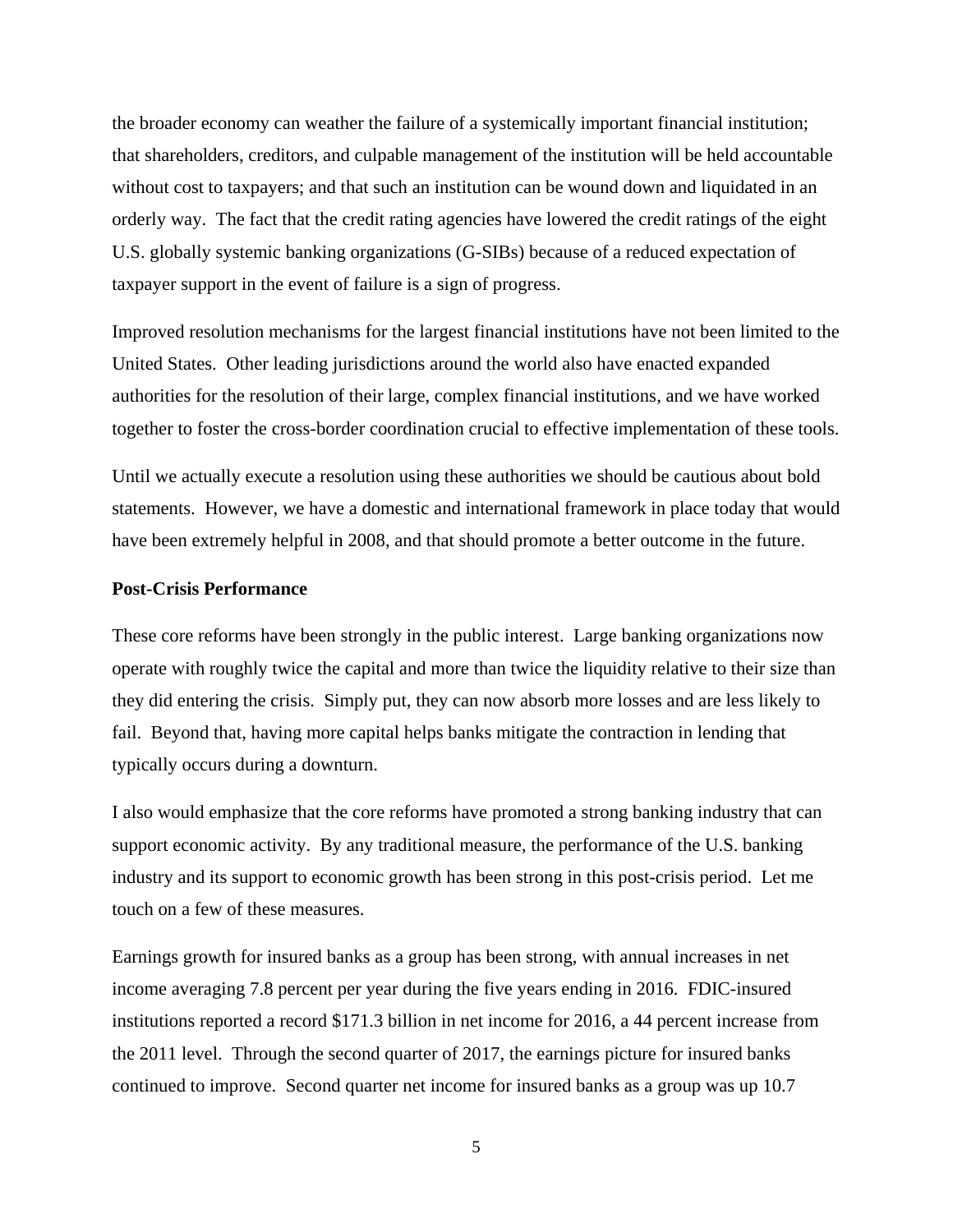percent from a year earlier, while the average return on assets of 1.14 percent was the highest in 10 years.

It is worth noting that these earnings gains have come in spite of significant headwinds. These include working through crisis-era nonperforming assets (a process that is largely complete); litigation expenses for some larger organizations; and an interest-rate environment that has compressed net interest margins. To the extent interest rates return to more normal levels, we will likely see improved net interest margins and even stronger bank earnings performance. We already see evidence that increases in net interest margins and net interest income are beginning to drive growth in bank profitability.

At the same time, the U.S. banking industry is supporting the credit needs of the U.S. economy. Annualized loan growth at U.S. banks during the three years 2014-2016 averaged 5.7 percent significantly outpacing nominal GDP growth in each year. This comparison suggests that banks are supporting economic growth rather than constraining it. Moreover, total bank loans outstanding have grown faster than loans held by non-bank sources of credit in six of the last seven years. In international comparisons, large U.S. banking organizations as a group are better capitalized than their European counterparts. Yet, both economic growth and bank loan growth have been substantially stronger in the United States than in Europe.

Large U.S. banking organizations are supporting economic activity through their investment banking subsidiaries as well. The top five investment banks in the world by fee income in 2016 and the first nine months of 2017 all were investment banking subsidiaries of U.S. globally systemic banking organizations. Supported by the bond underwriting activities of these and other U.S. investment banks, corporate bond issuance for both investment and speculative grade debt has been at a record-setting pace during much of the post-crisis period.

In the secondary market for corporate bonds, trading volumes have grown steadily in the U.S. during much of the post-crisis period, while trading volumes in Europe have been flat. Transaction costs of trading corporate bonds as measured by bid-ask spreads are trending downward and are generally at pre-crisis levels. The federal banking agencies' second-quarter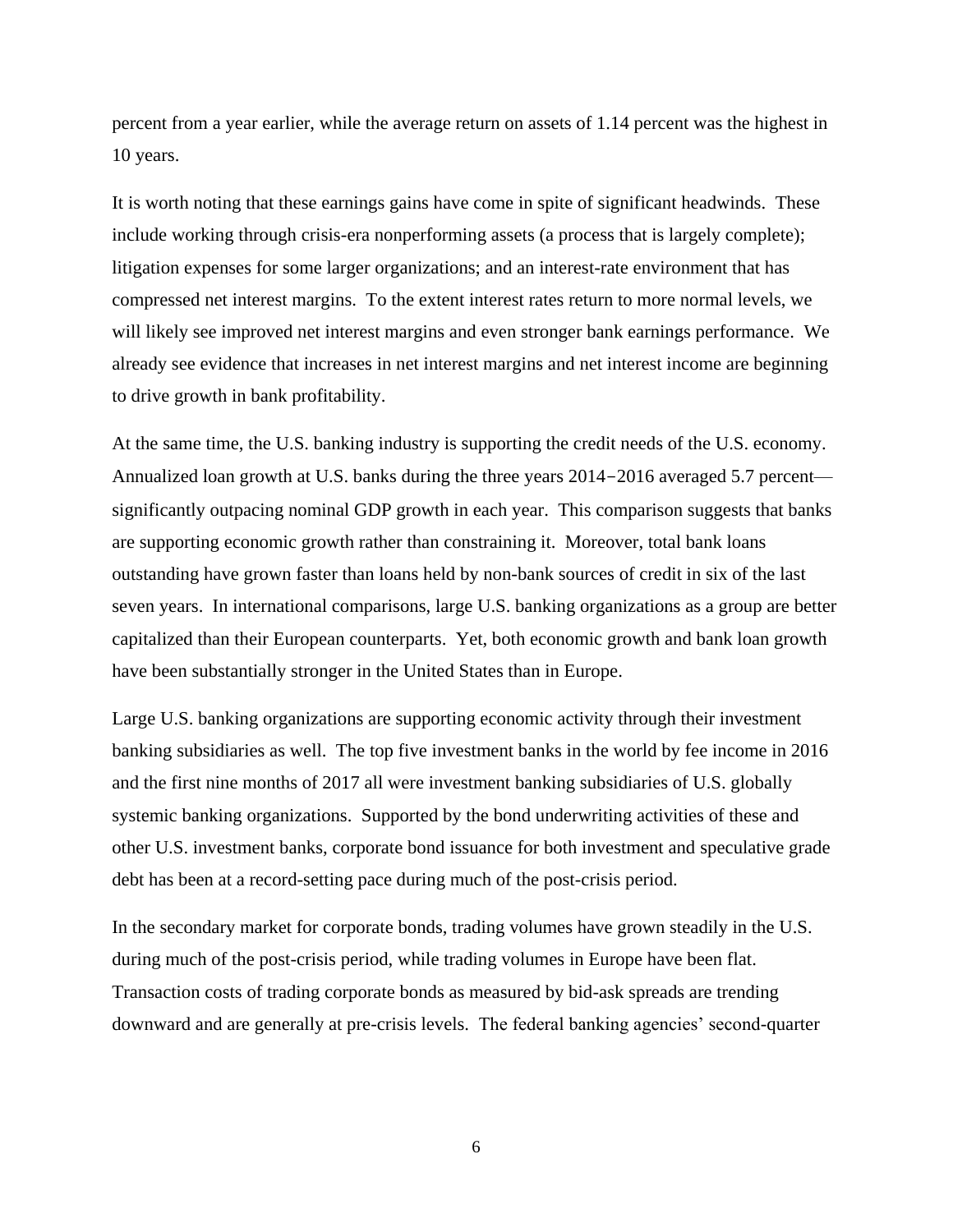2017 staff report to Congress on corporate bond liquidity, for example, described liquidity conditions in the primary and secondary corporate bond markets as accommodative.<sup>1</sup>

The takeaway is that U.S. banking organizations are recording strong earnings growth and are supporting U.S. economic activity. The improved cushions of capital and liquidity at large U.S. banking organizations are *not* a source of competitive weakness relative to banks in other jurisdictions. They are a competitive *strength* for our banking industry and our economy, and one that is directly attributable to the strong U.S. response to the crisis as reflected in the core reforms. Moreover, it is now more likely that in the next downturn, large U.S. banking organizations will play a stabilizing role, rather than contributing to a deeper economic contraction.

One final point. The strong post-crisis performance has applied across the U.S. banking industry, from small to large institutions. In fact, as documented in the FDIC's Quarterly Banking Profiles, community bank performance during this post-crisis period has generally outpaced the banking industry as a whole.

The community bank business model is characterized by careful relationship lending funded by stable core deposits focused on a local geographic community that the bank understands well. This model has held up remarkably well during the post-crisis period. In particular, community banks continue to play a critical role in small business finance in the United States. They hold 13 percent of banking assets but account for 43 percent of small loans to businesses and farms. Consolidation pressures from narrow interest margins, regulatory compliance costs, IT management, and succession planning will continue. But the evidence suggests that the community banking sector will continue to be vitally important to the U.S. financial system and economy for the foreseeable future.

#### **The Current Outlook**

 $\overline{\phantom{a}}$ 

That brings us to today. Similar to 2005 when I started at the FDIC, the U.S. economy is experiencing a period of prosperity. Growth in real GDP has averaged 2.2 percent in this

 $1$  These reports, which are in response to a statutory requirement and have been submitted quarterly starting in the first quarter of 2014, are available at [https://www.federalreserve.gov/foia/corporate-bond-liquidity-reports.htm.](https://www.federalreserve.gov/foia/corporate-bond-liquidity-reports.htm)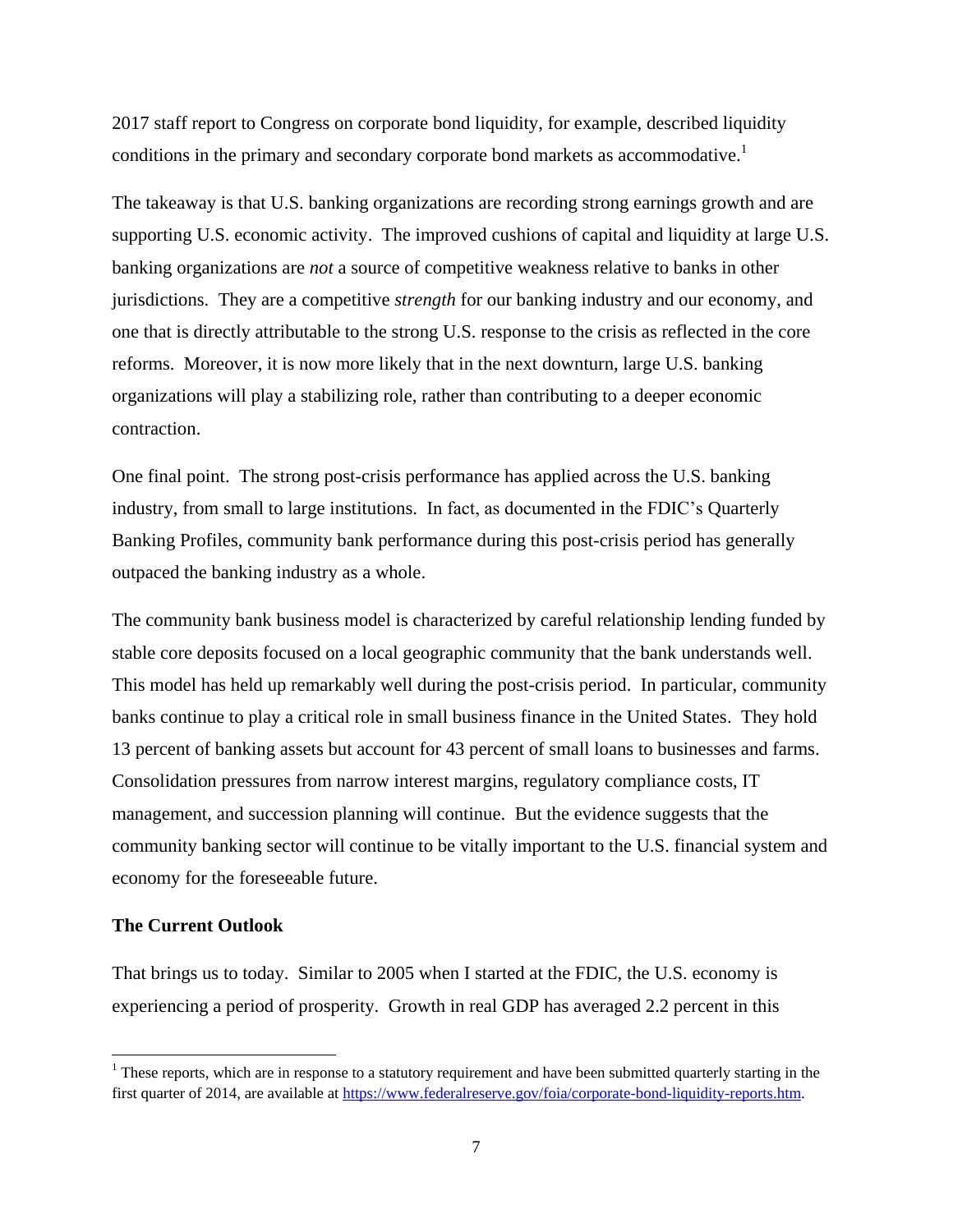expansion, and was right around 3 percent in the second and third quarters of this year. Our stock market has reached new highs and real estate prices have been rising. Global economic growth appears to be picking up, with the IMF raising its growth forecasts for Japan, China, and Europe.

The post-crisis economic expansion is now in its  $101<sup>st</sup>$  month, making it the third longest expansion in U.S. history.<sup>2</sup> This coming June, it would become the second longest expansion in our history. The current consensus is this will occur. None of the economists polled by the Blue Chip Economic Indicators foresees a recession this year or next.

This improvement in the economic outlook is a positive development for banks and bank regulators. We know, however, that economic expansions eventually come to an end. We also know that financial shocks can come from unexpected sources at any time.

Following the Savings & Loan crisis of the 1980s and the banking crisis of the late 1980s and early 1990s, we entered a 10-year economic expansion—the longest in U.S. history. Even that period was punctuated by a series of domestic and international crises that tested the effectiveness of risk managers. Banking and economic crises emerged during the 1990s and into the early 2000s in Scandinavia, Mexico, east Asia, Russia, and Argentina. Domestically, severe disruptions were averted in 1998 following the collapse of Long-Term Capital Management that resulted from its use of high-risk arbitrage trading strategies. The 2001 crash in dot-com equity prices was soon followed by the sudden bankruptcies of Enron and WorldCom. Finally, the development that would ultimately trigger the recent financial crisis was the decision by financial institutions in increasing numbers, and of increasing size, to enter the business of originating or securitizing subprime and alternative mortgages.

Such experience is a reminder that, despite the good conditions we currently see, there are always challenges that could quickly change the outlook. Even though the current expansion appears more sustainable than the boom that occurred in the years leading up to the 2008 crisis, there are vulnerabilities in the system that merit our attention.

 $\overline{\phantom{a}}$ 

<sup>&</sup>lt;sup>2</sup> The National Bureau of Economic Research dates U.S. business cycles going back to 1854. No U.S. economic expansion exceeded 50 months until the Second World War (80-month expansion from June 1938 to February 1945). No expansion exceeded 100 months until the 1960s (106-month expansion from February 1961 to December 1969).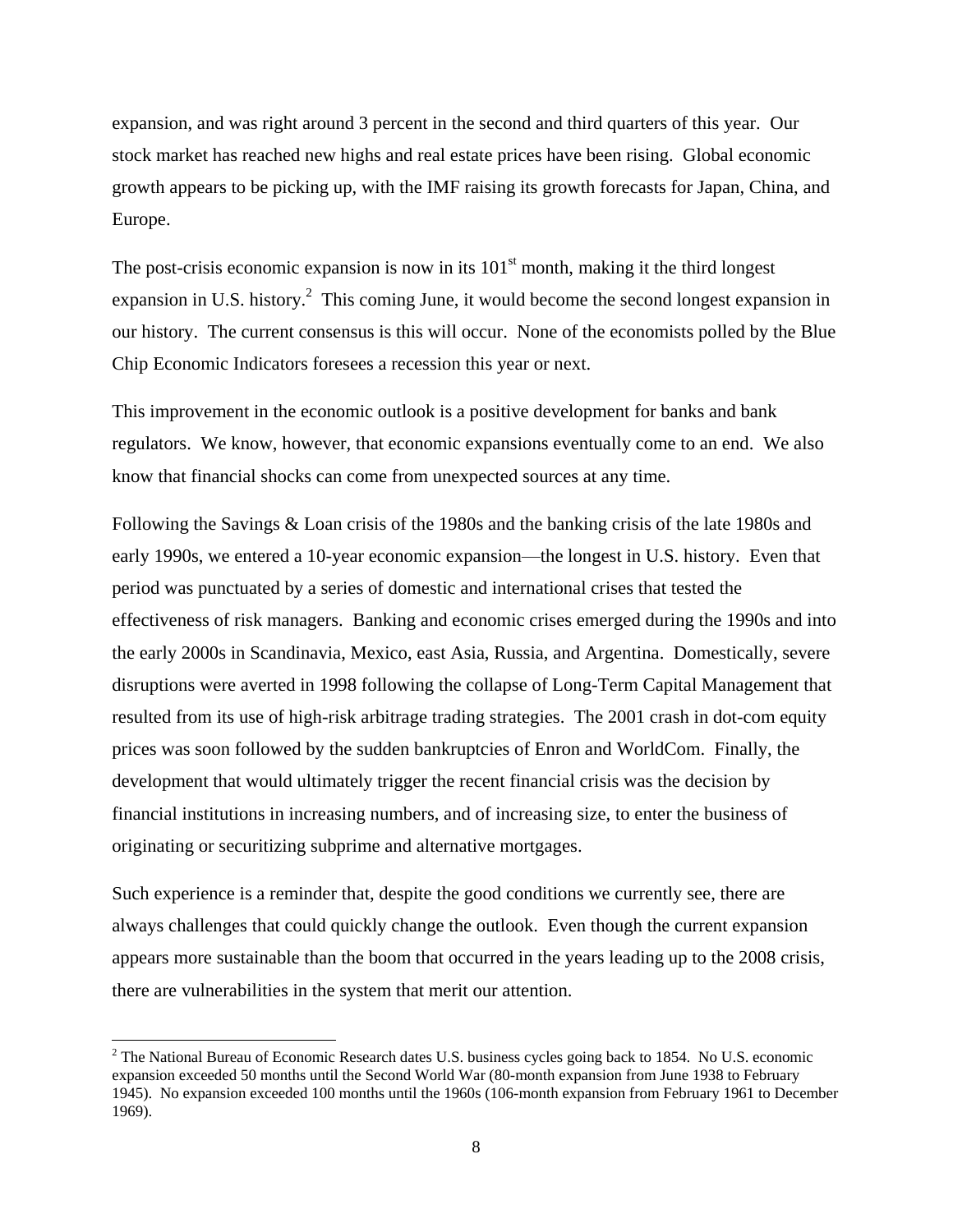One vulnerability relates to the uncertainties associated with the transition of monetary policies—both here and abroad—from a highly expansionary to a more normal posture. Market responses to changes in monetary policy can be hard to predict. Recently, the Federal Reserve has embarked on a gradual reduction in the size of its balance sheet. Thus far, there has been no apparent market reaction. Nonetheless, higher interest rates could pose problems for industry sectors that have become more indebted during this expansion.

By many measures, stocks, bonds, and real estate are richly priced. Stock price-to-earnings ratios are at high levels, traditionally a cautionary sign to investors of a potential market correction. Bond maturities have lengthened, making their values more sensitive to a change in interest rates. As measured by capitalization rates, prices for commercial real estate are at high levels relative to the revenues the properties generate, again suggesting greater vulnerability to a correction.

Taken together, these circumstances may represent a significant risk for financial market participants. While banks are now stronger and more resilient as a result of the post-crisis reforms, they are not invulnerable.

History shows that surprising and adverse developments in financial markets occur with some frequency. History also shows that the seeds of banking crises are sown by the decisions banks and bank policymakers make when they have maximum confidence that the horizon is clear. It is also worth keeping in mind that the evolution of the global financial system towards greater interconnectedness and complexity may tend to increase the frequency, severity, and speed with which financial crises occur.

It would be a mistake to assume a severe downturn or crisis cannot happen again.

# **The Road Ahead for Prudential Regulation**

These considerations should inform our approach to financial regulation. While the banking system is much stronger now than it was entering the crisis, continued vigilance is warranted. The core prudential reforms were put in place to address issues that helped precipitate a crisis we do not wish to repeat.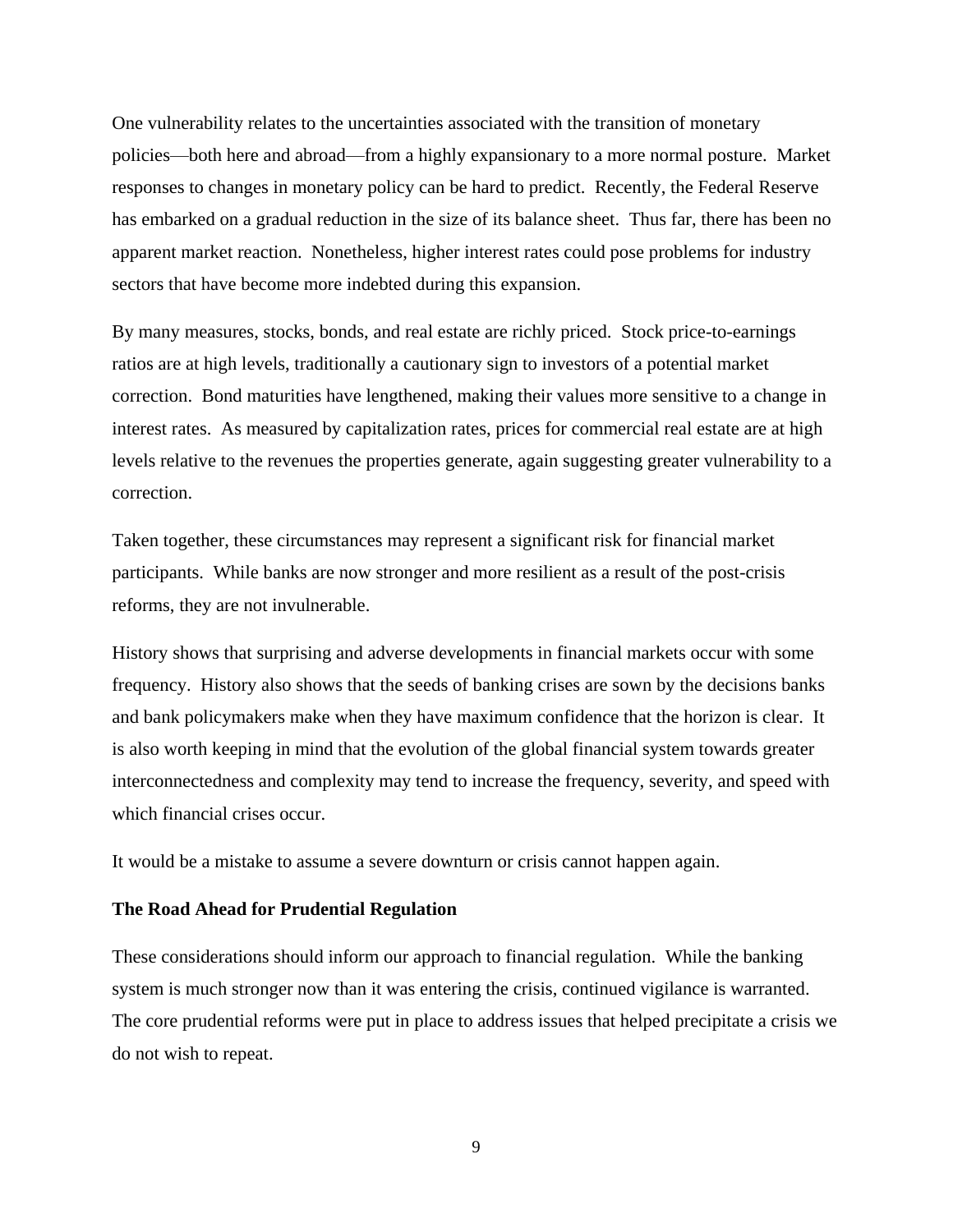The post-crisis reforms collectively constitute a large body of new regulation, and they could benefit from review. There is doubtless room to simplify or streamline some aspects of prudential regulation without sacrificing important safety-and-soundness objectives. Examples include the prospect of a simpler Volcker Rule compliance regime, ways to reduce compliance costs associated with company-run stress tests and resolution plans, and simplifications to capital rules for smaller banks. The FDIC has been part of these discussions and will remain engaged.

At the same time, the danger is that changes to regulations could cross the line into substantial weakening of requirements. Let's be clear: Our largest banking organizations are not *voluntarily* holding the enhanced capital and liquid asset cushions required by current rules. Some have made quite clear that, left to their own devices, they would operate with less capital and less liquidity. If and when some banks go down such a path, others will be pressured by their shareholders to do so as well, to boost return on equity by operating with less capital.

A well-functioning bank regulatory system should provide a set of guardrails that allows for healthy and sustainable access to credit without endangering stability or unduly exposing the Deposit Insurance Fund. Our aim should be a regulatory framework in which banks provide a sustainable volume of well-underwritten credit that can support the economy.

Bank lending has been growing at a healthy pace that exceeds GDP growth, and the financial strength and resilience of the banking industry has greatly improved. In contrast, the unsustainable loan growth in the years immediately preceding the crisis, and the excessive leverage and reliance on short-term funding at a number of large institutions, were signs of financial system fragility and not of strength.

Weakening the core reforms that apply to our largest banking organizations would increase the risk of future banking crises that would be very costly for the U.S. financial system and economy.

As I have indicated in the past, I would particularly raise a concern in regard to weakening capital requirements for systemically important financial institutions. I refer specifically to the idea of removing central bank exposures, Treasury securities, and initial margin from the calculation of the Enhanced Supplementary Leverage Ratio and lowering the ratio. These changes would be at odds with the purpose of the leverage ratio, which has served for many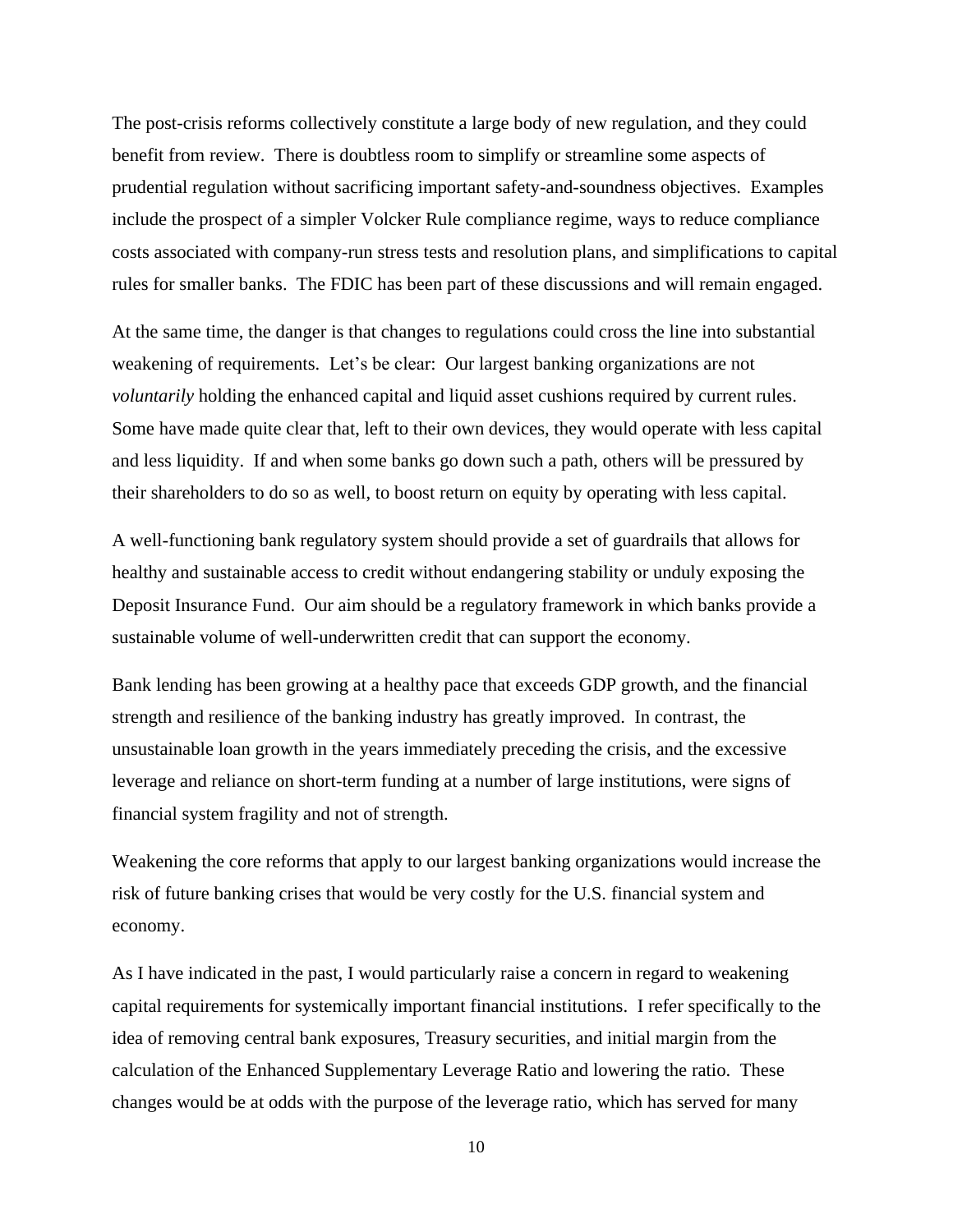years in the United States as a simple, unweighted measure that limits excessive leverage, and complements, rather than mimics, the risk-based capital framework.

Taken together, such changes could cut the leverage capital requirements for the eight U.S. G-SIBs by amounts ranging from 25 percent to more than 50 percent for some institutions. The Enhanced Supplementary Leverage Ratio, which currently represents a strengthening of the precrisis leverage requirements for U.S. G-SIBs, would for some institutions become a weaker requirement than they were subject to even before the crisis. Such a change would significantly weaken the resilience of large systemically important banking organizations and the financial system.

# **Conclusion**

In conclusion, I was recently reminded of a speech I gave in May 2006 at a meeting of the Conference of State Bank Supervisors. The subject matter was Basel II, a capital framework that would have substantially reduced capital requirements. The speech included the following statement:

*"While we all hope that the current high level of economic activity will continue, it would be a mistake, it seems to me, to take for granted that the next 10 years will be equally benign. We should therefore be particularly cautious and prudent in making changes to our system of bank capital."*

It seems to me the statement in that speech remains relevant today.

The U.S. banking industry has transitioned from a position of extreme vulnerability to a position of strength. Operating with the stronger cushions of capital and liquidity required by the postcrisis reforms, large U.S. banking organizations are experiencing strong earnings growth and are providing support to the U.S. economy through their lending, investment banking, and other activities. Moreover, they are better positioned to support economic activity in the next downturn and avoid a financial crisis such as occurred in 2008.

All of us have a stake in preserving these hard-won improvements in the strength and stability of our banking system.